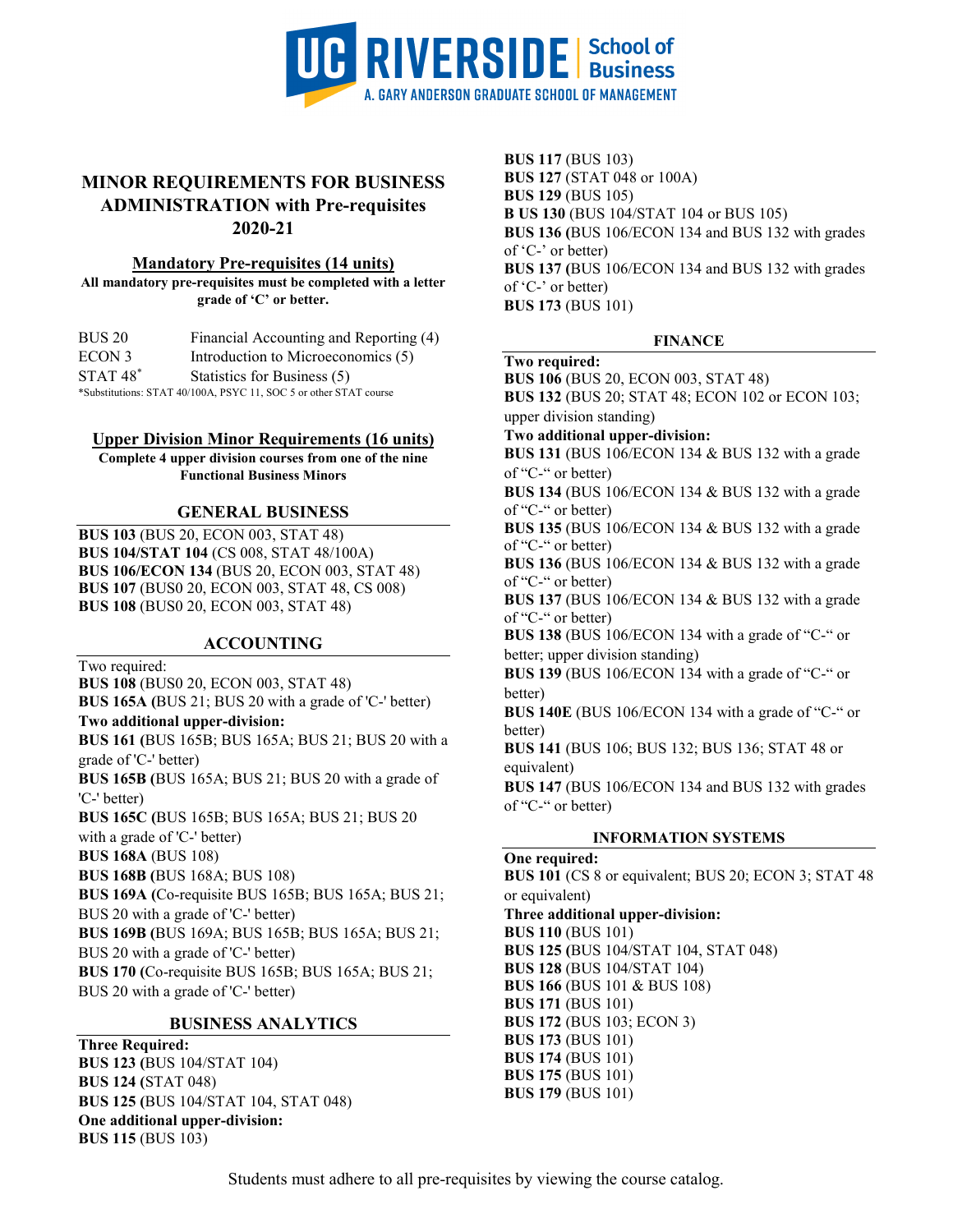

#### **MANAGEMENT: ORGANIZATIONAL BEHAVIOR/ HUMAN RESOURCES**

#### **Two required:**

**BUS 107** (BUS0 20, ECON 003, STAT 48, CS 008) **BUS 155** (BUS 107) **Two additional upper-division: BUS 121** (BUS 107) **BUS 143** (BUS 107 and/or upper division standing) **BUS 144** (BUS 107) **BUS 145** (BUS 107) **BUS 149** (BUS 107) **BUS 156** (BUS 107) **BUS 157** (BUS 107)

#### **MANAGEMENT: STRATEGY & ENTREPRENEURSHIP**

**Two required:**

**BUS 109** (BUS 100W; BUS 103; BUS 106; BUS 108; 135 units or greater) **BUS 146** (Co-requisite BUS 109) **Two additional upper-division: BUS 121** (BUS 107) **BUS 143** (BUS 107 and/or upper division standing) **BUS 144** (BUS 107) **BUS 145** (BUS 107) **BUS 147** (BUS 106/ECON 134 and BUS 132 with grades of "C-" or better; upper division standing) **BUS 148** (BUS 107) **BUS 149** (BUS 107) **BUS 150** (Co-requisite BUS 109) **BUS 154** (upper division standing) **BUS 155** (BUS 107) **BUS 156** (BUS 107) **BUS 157** (BUS 107) **BUS 159** (BUS 103) **BUS 163** (BUS 101) **BUS 173** (BUS 101)

#### **MARKETING**

**One required: BUS 103** (BUS 20, ECON 003, STAT 48) **Three additional upper-division: BUS 111** (BUS 103) **BUS 112** (BUS 103) **BUS 113** (BUS 103) **BUS 114** (BUS 103) **BUS 115** (BUS 103) **BUS 116** (BUS 103) **BUS 117** (BUS 103) **BUS 118** (BUS 103) **BUS 119** (BUS 103) **BUS 124** (STAT 048) **BUS 126** (BUS 105) **BUS 151** (BUS 103) **BUS 152** (BUS 103) **BUS 159** (BUS 103) **BUS 164** (BUS 103)

#### **OPERATIONS & SUPPLY CHAIN MANAGEMENT**

**Two required: BUS 104** (CS 8 or equivalent; STAT 48 or STAT 100A or equivalent) **BUS 105** (BUS 104/STAT 104 or equivalent) **Two additional upper-division: BUS 122** (BUS 104/STAT 104) **BUS 123** (BUS 104/STAT 104) **BUS 124** (STAT 048) **BUS 125 (**BUS 104/STAT 104, STAT 048) **BUS 126** (BUS 105) **BUS 127/STAT 127** (STAT 048 or 100A) **BUS 128** (BUS 104/STAT 104) **BUS 129** (BUS 105) **BUS 130 (**BUS 104/STAT 104 or BUS 105) **BUS 173** (BUS 101)